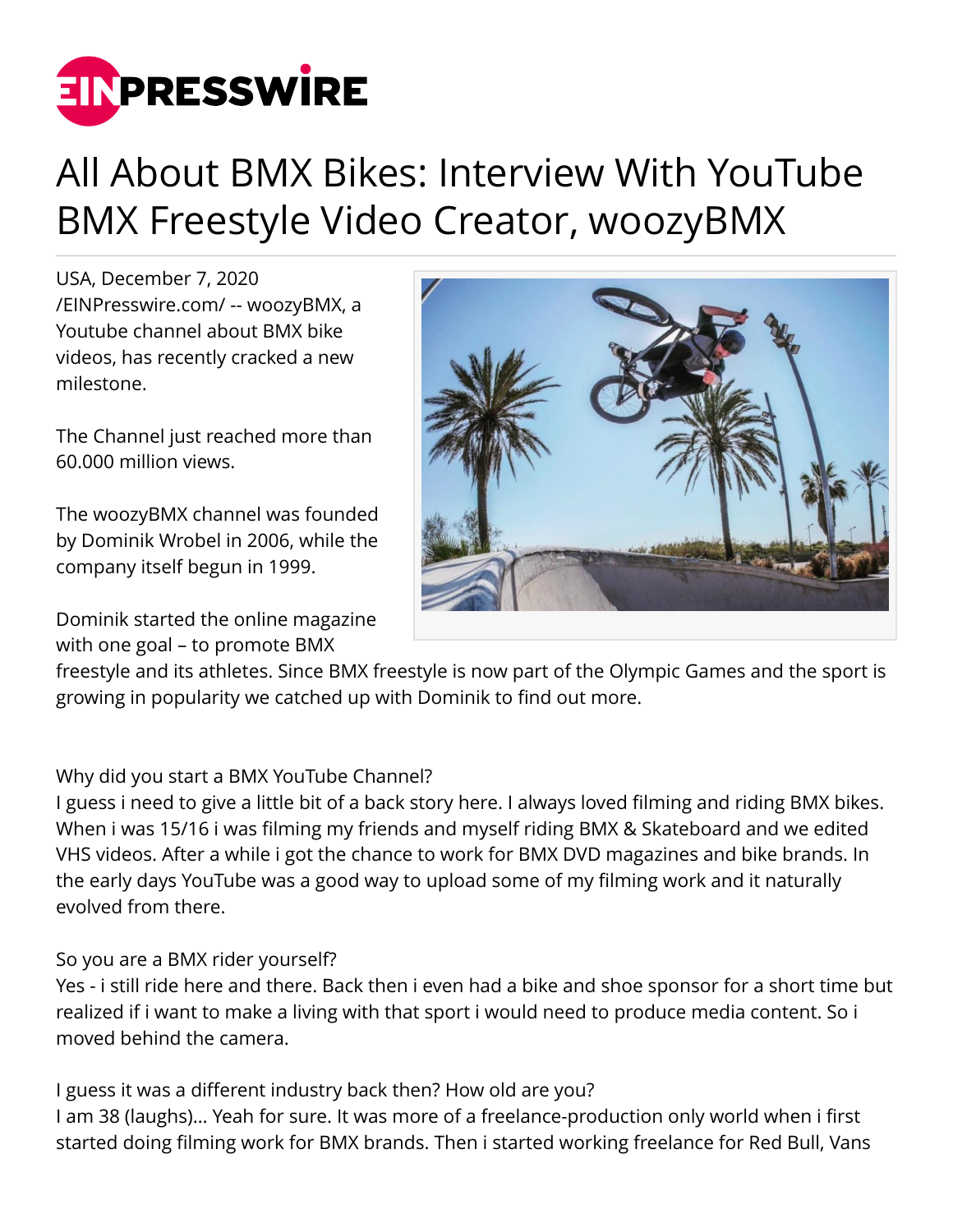and Carhartt since they needed content of their athletes & events. Vimeo was big for quite some time but i also always uploaded some clips to my Website and YouTube just for fun. That was way before any YouTube partner programs, etc

## And then this grew into a BMX media channel?

Yeah kind of. woozyBMX was a clothing company in the early days just for fun. Then we did videos and it somehow became an online magazine. Today it still has that magazine character with editorial content but its also very focused on the brands & partners we work with. Without them we can hardly finance bigger video productions. Licensing to mainstream media or other sports outlets is just on the rise.

What do you think about the exposure of BMX in mainstream (sports) media? Do you license your content?

Exposure is way too low and most don't know that BMX is a well established sport & entertainment content world that has a huge fanbase online. Its also quite often not really portrayed in a realistic way or in a way that the audience would like to watch it. We do currently focus on licensing our most viral content to other platforms to change that. But today working with brands/sponsors/partners helps us most to finance content production. Might change soon?

### What brands are you working with nowadays?

Nikon, Snipes, Sony Action Cam, New Era Caps, Getsafe, Monster Energy, Ultimate Ears, Levi´s and quite some more have run campaigns and started partnerships with us lately. Very thankful to all of them.

That sounds great. So this is a mix of influencer/athlete marketing, content production and sports sponsoring?

Yeah exactly and thanks! Quite often we simply connect brands with BMX athletes/influencers and produce content and publish on our channels. Sometimes we solely produce content/commercials for brand channels and more often we build up a whole BMX team for brands and produce plus distribute content regulary on all social Channels (Instagram, YouTube, Facebook, etc) …and sometimes we help brands to manage their own YouTube Channels and social media, too.

So if i have a brand and would like to work with woozyBMX. What do i do? First think about if you only want to run a campaign or want to get involved in the sport long term. Our 4 week campaigns usually go from 100.000-1.000.000 video views and are pretty effective and suit most needs. You can target countries and preferred platforms. If you can i would usually suggest to build a team of 2-3 BMX riders as a start that exclusively represent your brand long term and produce content regulary.

Enough business talk! Whats the most favorite part for working with woozyBMX for you?